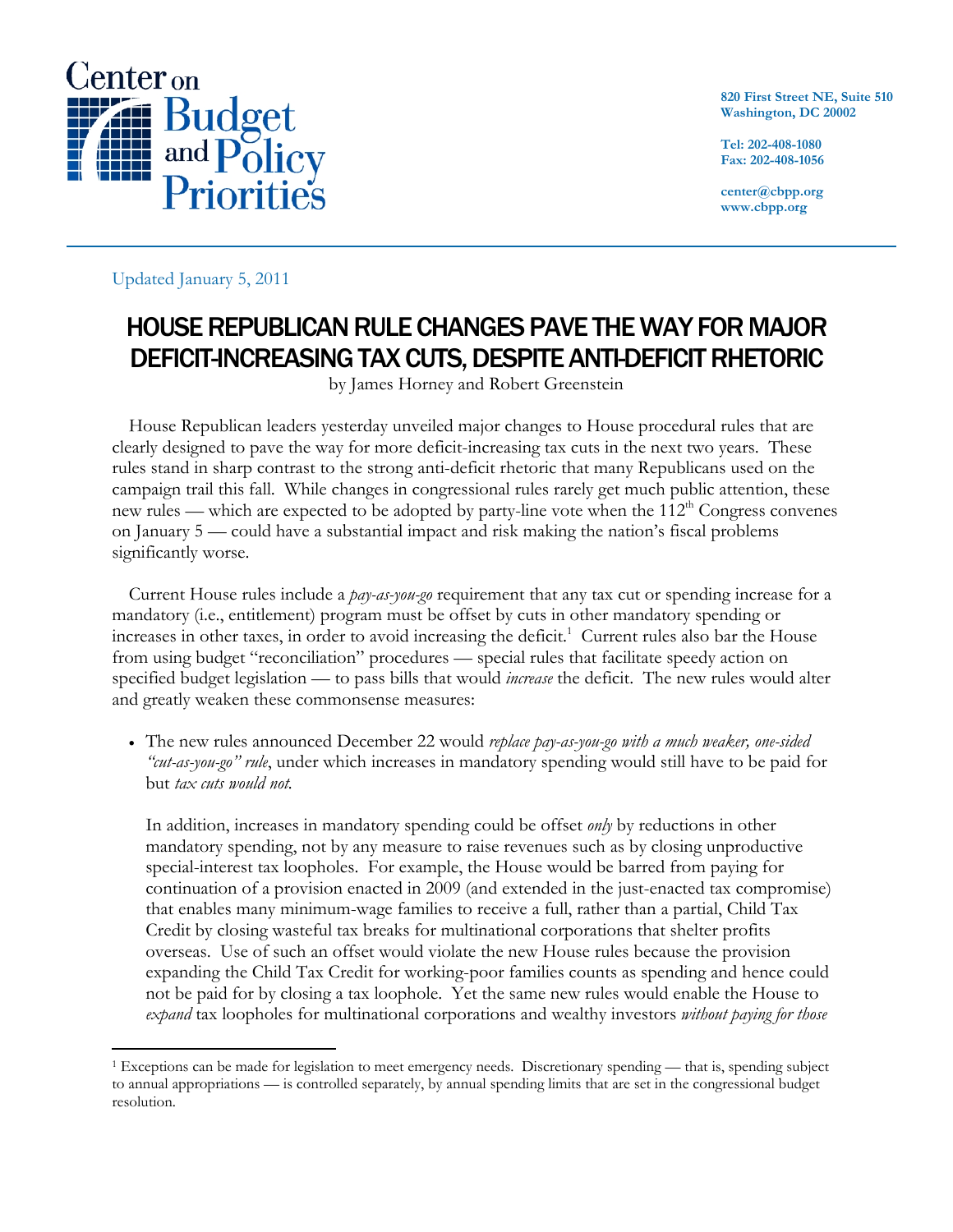*tax breaks at all*, because *any* tax cut, no matter how costly or ill-advised, could now be deficit financed.

Of course, the change in House rules does not affect the Senate pay-as-you-go rule or the payas-you-go statute, which will continue to bar both tax cuts and increases in mandatory spending that are not paid for.<sup>2</sup> But the evisceration of the House pay-as-you-go rule will make it easier for House Republicans to send deficit-increasing tax cuts to the Senate, requiring members of the Senate and the President to explain to the American public why fiscal concerns should stand in the way of a politically appealing tax reduction. It will also make it nearly impossible for Democrats in the House to offer amendments to legislation that would provide improvements in program benefits, or reductions in proposed benefit cuts, that are paid for by closing wasteful special-interest tax loopholes.

 *The new rules would stand the reconciliation process on its head*, by allowing the House to use reconciliation to push through bills that greatly increase deficits as long as the deficit increases result from tax cuts, while barring the use of reconciliation in the House for legislation that *reduces* the deficit if that legislation contains a net increase in spending (no matter how small) that is more than offset by revenue-raising provisions.

By itself, this change in the House rules governing reconciliation would have a limited effect. Reconciliation rules are most important in the Senate because they prohibit use of a filibuster to block a vote on reconciliation legislation, enabling such legislation to pass the Senate with a majority vote instead of the 60 votes needed to end a filibuster (filibusters cannot be used in the House on any legislation). This change in House rules would not affect the current Senate rule barring the use of reconciliation to pass deficit-increasing legislation. But, revising the House rules to allow use of reconciliation to push through deficit-financed tax cuts could well be the first step toward elimination of all rules restricting the use of reconciliation for that purpose. After all, the current bar on using the reconciliation process to pass budget-busting tax cuts (and budget-busting spending increases) was made part of House and Senate rules only in 2007, over GOP opposition.

Sadly, we've been here before. In the 1990s, when pay-as-you-go rules applied to *both* spending increases *and* tax cuts and Congress used reconciliation solely to enact deficit-*reduction* packages, the country went from large deficits to a balanced budget. (A strong economy obviously helped as well.) But in the early 2000s, with Republicans controlling Congress and President Bush in the White House, Congress set aside pay-as-you-go and turned reconciliation on its head, using it not to reduce deficits but instead to push through costly, unpaid-for tax cuts in both 2001 and 2003. Previously, reconciliation had only been used for deficit reduction.

 $\overline{a}$ 

<sup>2</sup> The Senate and current House pay-as-you-go *rules* are intended to prevent Congress from passing legislation with tax cuts or mandatory spending increases that are not paid for. The pay-as-you-go *statue*, enacted in early 2010, provides that if Congress ignores or overrides those pay-as-you-go rules and such legislation is enacted, an across-the-board reduction of non-exempt mandatory spending (called a sequester) will be instituted automatically to offset the increase in the deficit. Of course, if Congress decides to ignore the pay-as-you-go rules and pass such legislation, it likely would also include a provision in that or other legislation that *overrides* the statutory pay-as-you-go requirement. That is what Congress did, for example, when it passed the 2001 tax cuts at a time when a previous pay-as-you-go statute was still on the books.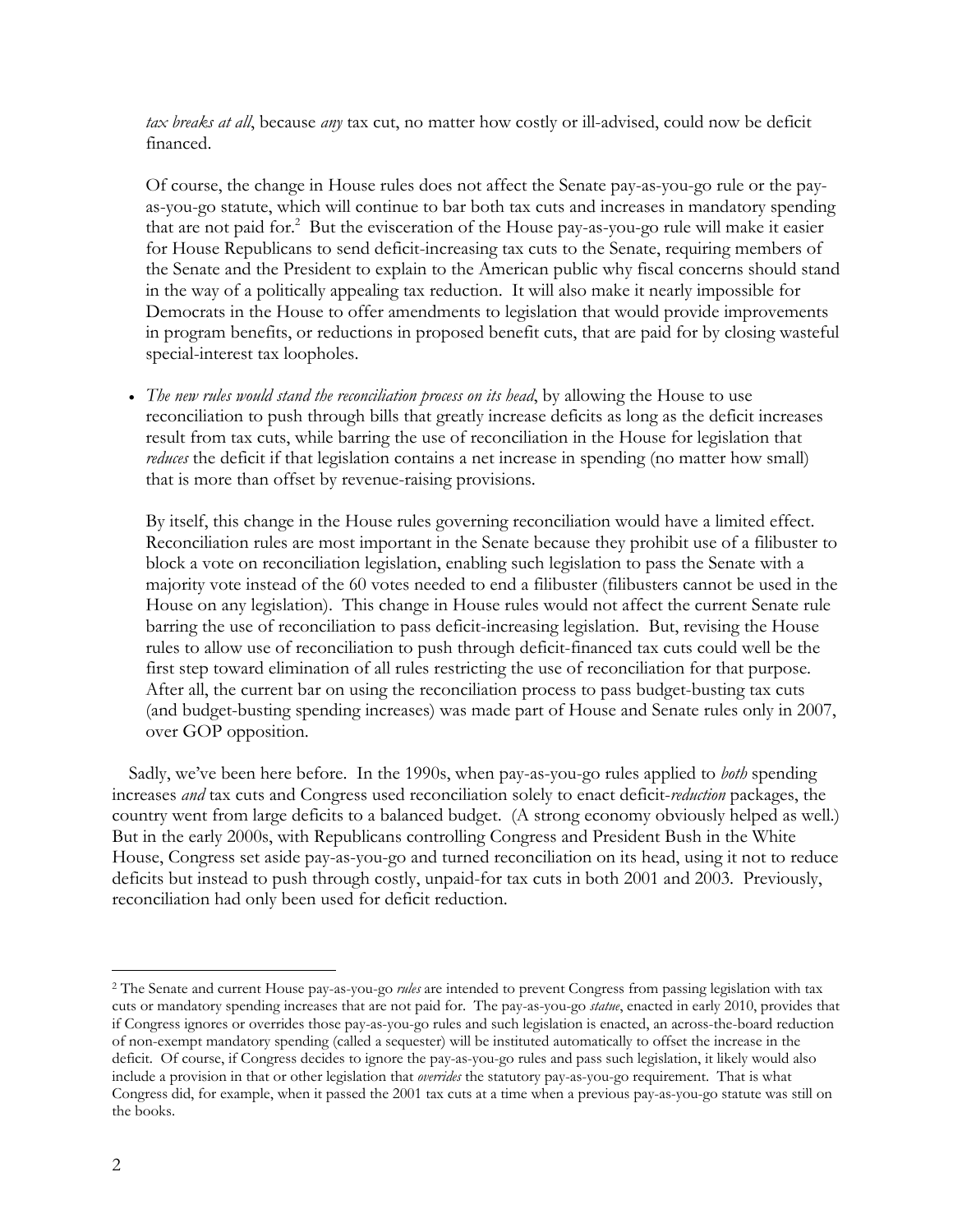The results are plain to see. The Bush-era tax cuts were a significant factor in the return to large deficits after 2001, contributing \$2.6 trillion (including added interest costs on the national debt) to the budgetary deterioration between 2001 and 2010. House Republicans now plan to restore the very type of permissive budget rules that contributed markedly to that fiscal deterioration.

Moreover, measures to scuttle the current, even-handed pay-as-you-go rule and to allow use of the reconciliation process to increase the deficit are even more indefensible today than such steps were in 2001 — because now we already have deficits that exceed \$1 trillion a year.

It should be recognized that the House rules unveiled December 22 go to great lengths to make clear the intent of the new Republican majority to pass an array of tax-cut measures that will significantly enlarge deficits. Not only do the new rules eliminate the pay-as-you-go restriction on tax cuts that are not paid for, but the rules also specifically authorize the Chairman of the House Budget Committee to *ignore* for purposes of budget enforcement rules all of the costs of:

 Extending or making permanent the 2001 and 2003 Bush tax cuts (including the tax cuts for the highest-income taxpayers) and relief from the Alternative Minimum Tax;

## New Rules Allow Imposition of Spending and Revenue Limits that Members Have Not Been Allowed to See, Debate, or Vote On

Another aspect of the proposed rules also seems at odds with promises made in the campaign about what a new Republican majority would do. There was much talk about increasing the transparency of the legislative process, and some proposals in the new rules package would do that. But the new rules also include a stunning and unprecedented provision authorizing the Chairman of the Budget Committee elected in the 112th Congress, expected to be Representative Paul Ryan of Wisconsin, to submit for publication in the Congressional Record total spending and revenue limits and allocations of spending to committees — and the rules provide that this submission "shall be considered as the completion of congressional action on a concurrent resolution on the budget for fiscal year 2011." In other words, in the absence of a budget resolution agreement between the House and the Senate, it appears that Rep. Ryan (presumably with the concurrence of the Republican leadership) will be allowed to set enforceable spending and revenue limits, with any departure from those limits subject to being ruled "out of order."

This rule change has immediate, far-reaching implications. It means that by voting to adopt the proposed new rules on January 5, a vote on which party discipline will be strictly enforced, the House could effectively be adopting a budget resolution and limits for appropriations bills that *it has never even seen, much less debated and had an opportunity to amend*. (There is no requirement for Representative Ryan to make his proposed spending and revenue limits available to Members or the public before the vote on the new rules.)

This would, among other things, facilitate the implementation of incoming Speaker John Boehner's radical proposal to cut non-security discretionary funding for fiscal year 2011 by \$101 billion (or 21.7 percent) below the level appropriated for 2010, as adjusted for inflation *without* any consideration or vote on that proposal. Once Rep. Ryan places in the Congressional Record discretionary funding limits set at the Boehner level, they will become binding on the House, and any attempt to provide funding levels that allow for less severe cuts will be out of order. This imposition of budget limits without debate or votes hardly seems consistent with the promised increase in transparency in the legislative process, much less with sound — or fair — budget practices.